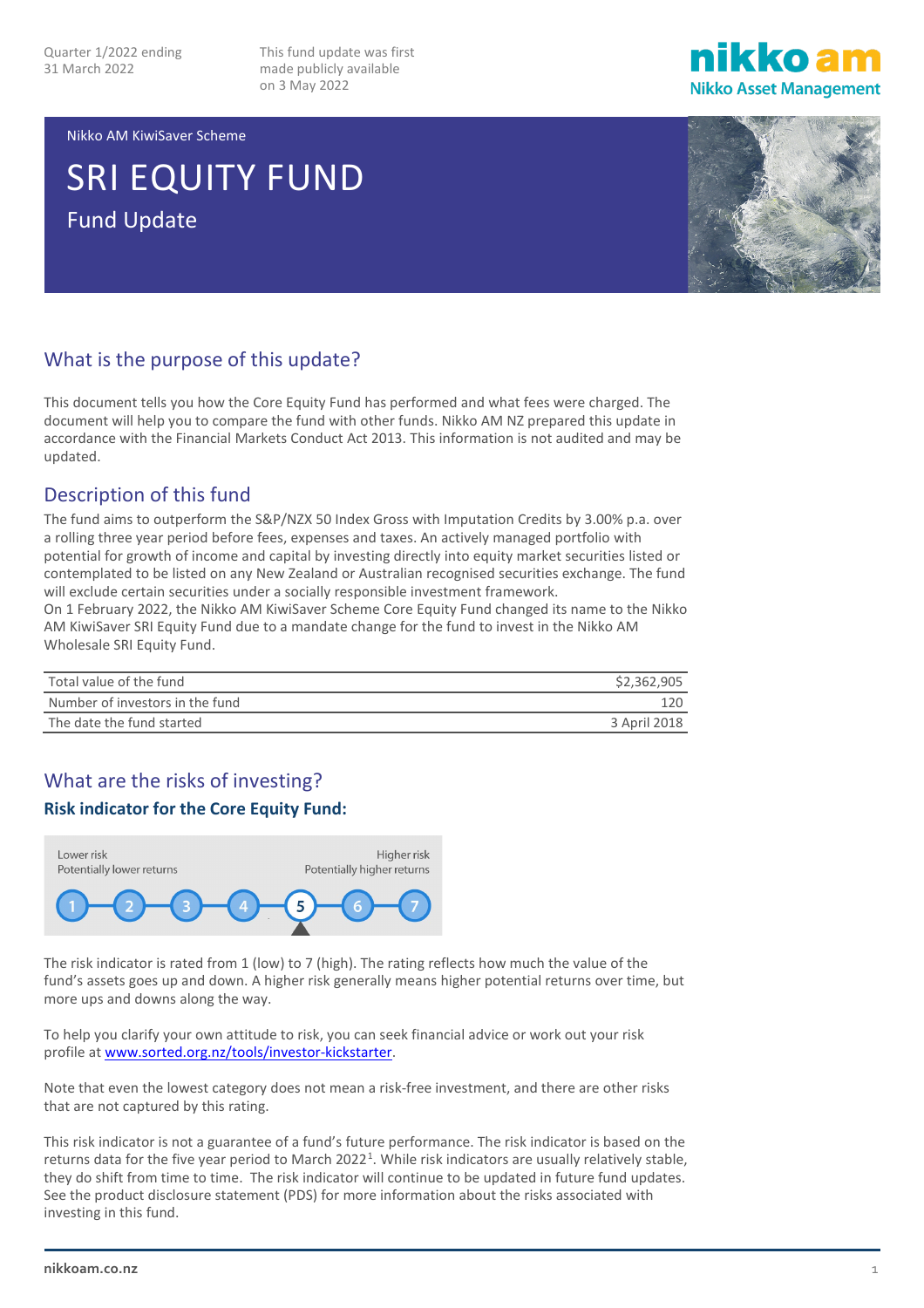## nikko am

### How has the fund performed?<sup>[2](#page-4-1)</sup>

|                                               | Past year |
|-----------------------------------------------|-----------|
| Annual return                                 | $-0.17%$  |
| (after deductions for charges and tax)        |           |
| Annual return                                 | 0.50%     |
| (after deductions for charges but before tax) |           |
| Market index annual return                    | $-2.90%$  |
| (reflects no deduction for charges and tax)   |           |

The market index on which the annual return is based is the S&P/NZX 50 Index Gross with Imputation credits. The fund returns include imputation credits.

Additional information about the market index is available on the offer register at [https://disclose-register.companiesoffice.govt.nz/.](https://disclose-register.companiesoffice.govt.nz/)

## Annual return graph<sup>2,[3,](#page-4-2)[4](#page-4-3)</sup>



This shows the return after fund charges and tax for each year ending 31 March since the fund started. The last bar shows the average annual return since the fund started, up to 31 March 2022.

**Important:** This does not tell you how the fund will perform in the future.

Returns in this update are after tax at the highest prescribed investor rate (PIR) of tax for an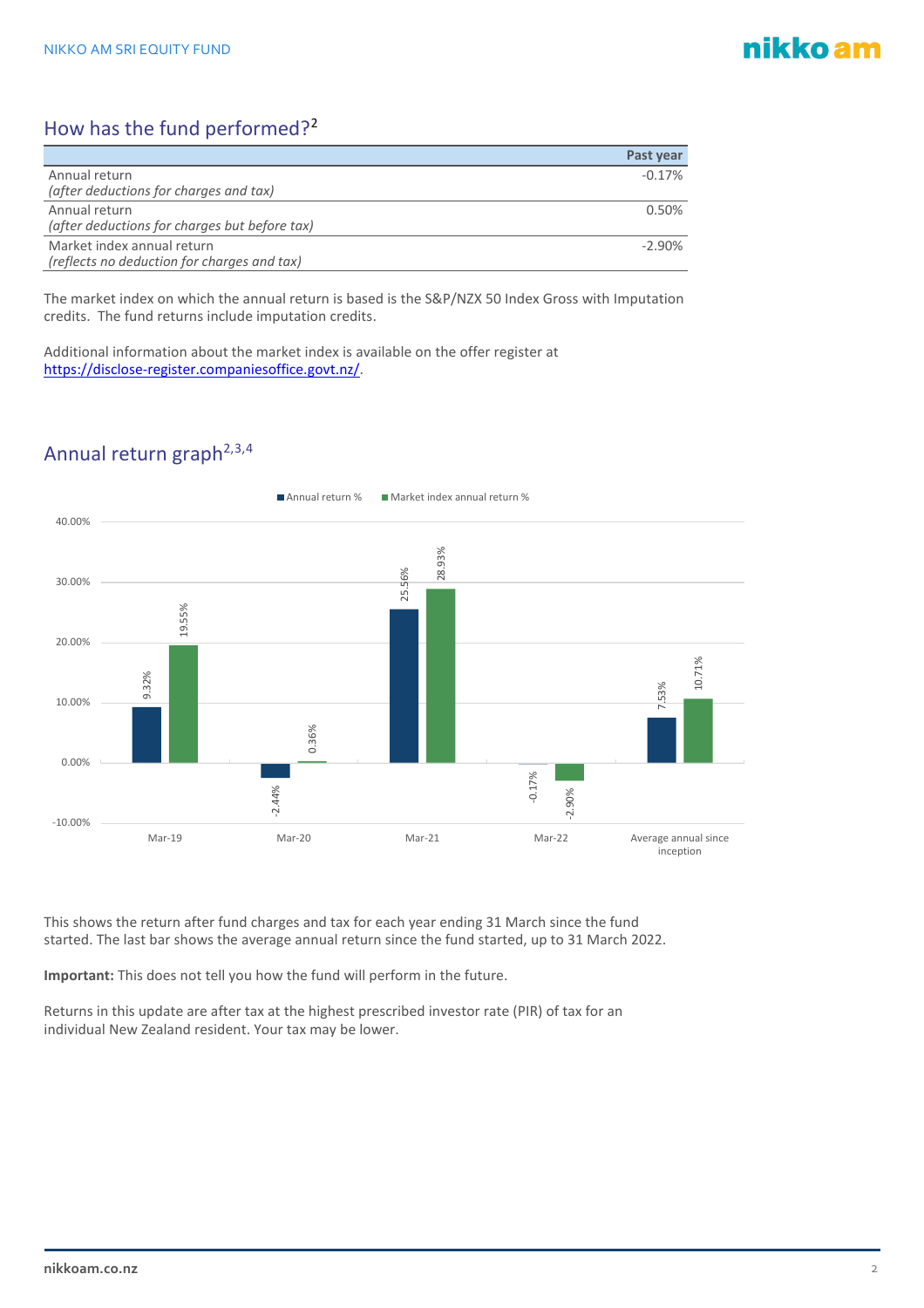#### What fees are investors charged?

Investors in the Core Equity Fund are charged fund charges. In the year to 31 March 2021, these were (inclusive of GST where applicable):

|                                             | % of net asset value   |
|---------------------------------------------|------------------------|
| <b>Total fund charges</b>                   | 0.95%                  |
| Which are made up of:                       |                        |
| Total management and administration charges | 0.95%                  |
| Including:                                  |                        |
| Manager's basic fee                         | 0.95%                  |
| Other management and administration charges | 0.00%                  |
| <b>Total performance-based fees</b>         | 0.00%                  |
|                                             |                        |
| <b>Other charges</b>                        | \$ amount per investor |
| Annual membership fee                       | \$30 per annum         |

Investors may also be charged individual action fees for specific actions or decisions (for example, for withdrawing from or switching funds). See the Nikko AM KiwiSaver Scheme PDS for more information about those fees.

#### Example of how this applies to an investor

Small differences in fees and charges can have a big impact on your investment over the long term.

Simon had \$10,000 in the fund at the start of the year and did not make any further contributions. At the end of the year, Simon received a return after fund charges were deducted of \$50 (that is 0.50% of his initial \$10,000). Simon also paid \$30 in other charges. This gives Simon a loss after tax of \$47 for the year. [5](#page-4-4)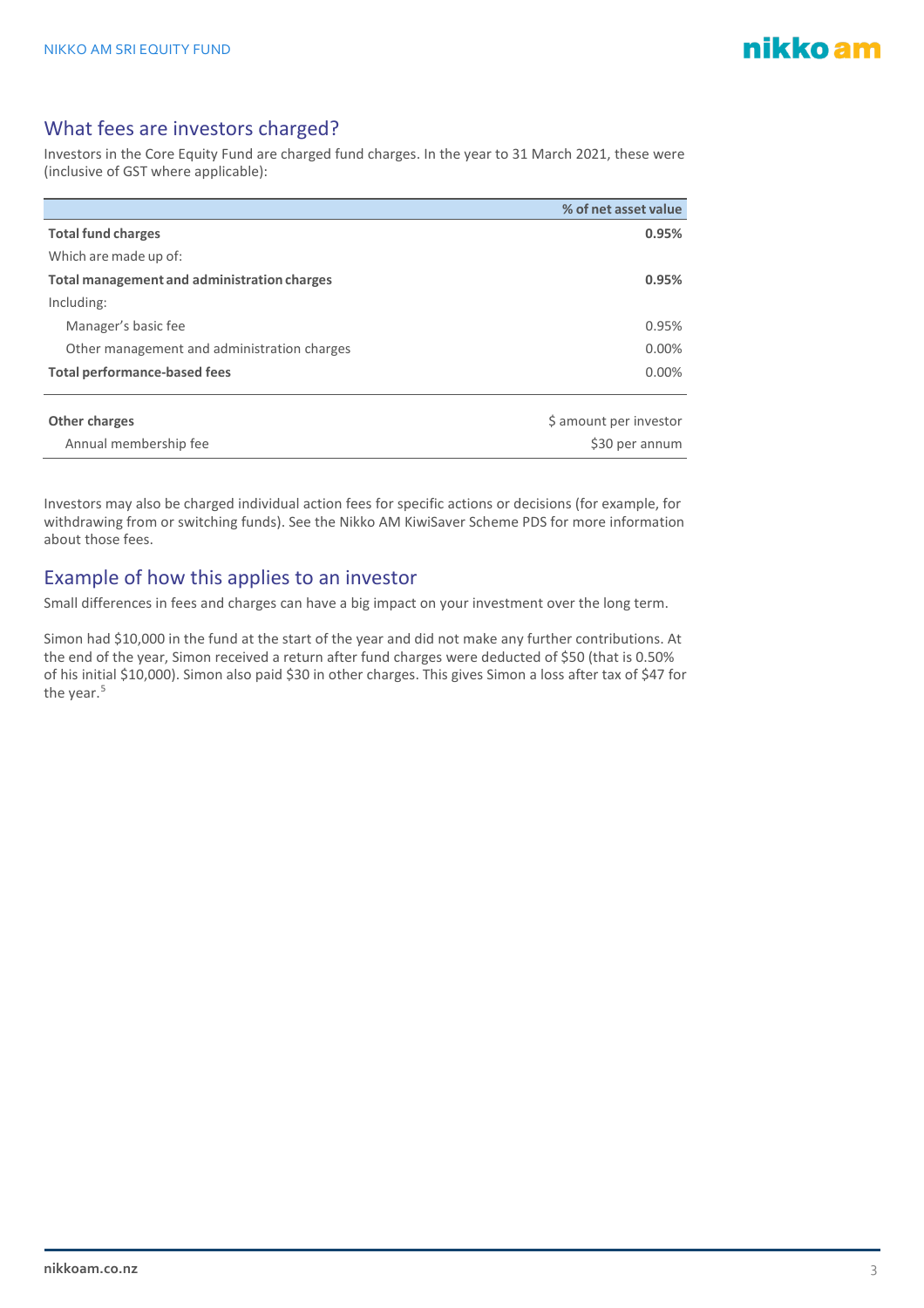## nikko am

#### What does the fund invest in?

This shows the types of assets that the fund invests in.



Australasian equities 100%

#### Top 10 investments

|    | <b>Name</b>                        | <b>Type</b>           | <b>Country</b> | <b>Credit rating</b><br>(if debt)<br>securities) | Percentage of fund's<br>net asset value |
|----|------------------------------------|-----------------------|----------------|--------------------------------------------------|-----------------------------------------|
|    | Fisher & Paykel Healthcare         | Australasian equities | New Zealand    | n/a                                              | 11.62%                                  |
|    | Spark New Zealand Ltd              | Australasian equities | New Zealand    | n/a                                              | 7.88%                                   |
| 3  | Mainfreight Limited                | Australasian equities | New Zealand    | n/a                                              | 6.98%                                   |
| 4  | Auckland International Airport Ltd | Australasian equities | New Zealand    | n/a                                              | 6.96%                                   |
| 5  | Infratil Limited                   | Australasian equities | New Zealand    | n/a                                              | 6.81%                                   |
| 6  | <b>Contact Energy Limited</b>      | Australasian equities | New Zealand    | n/a                                              | 6.50%                                   |
|    | <b>EBOS Group Limited</b>          | Australasian equities | New Zealand    | n/a                                              | 6.01%                                   |
| 8  | Fletcher Building Ltd              | Australasian equities | New Zealand    | n/a                                              | 5.46%                                   |
| 9  | Meridian Energy Ltd NPV            | Australasian equities | New Zealand    | n/a                                              | 4.72%                                   |
| 10 | Summerset Group Holdings Ltd       | Listed property       | New Zealand    | n/a                                              | 3.49%                                   |

The total value of the top 10 investments makes up 66.43% of the net asset value of the fund. Foreign currency exposure is not currently hedged to New Zealand dollars.